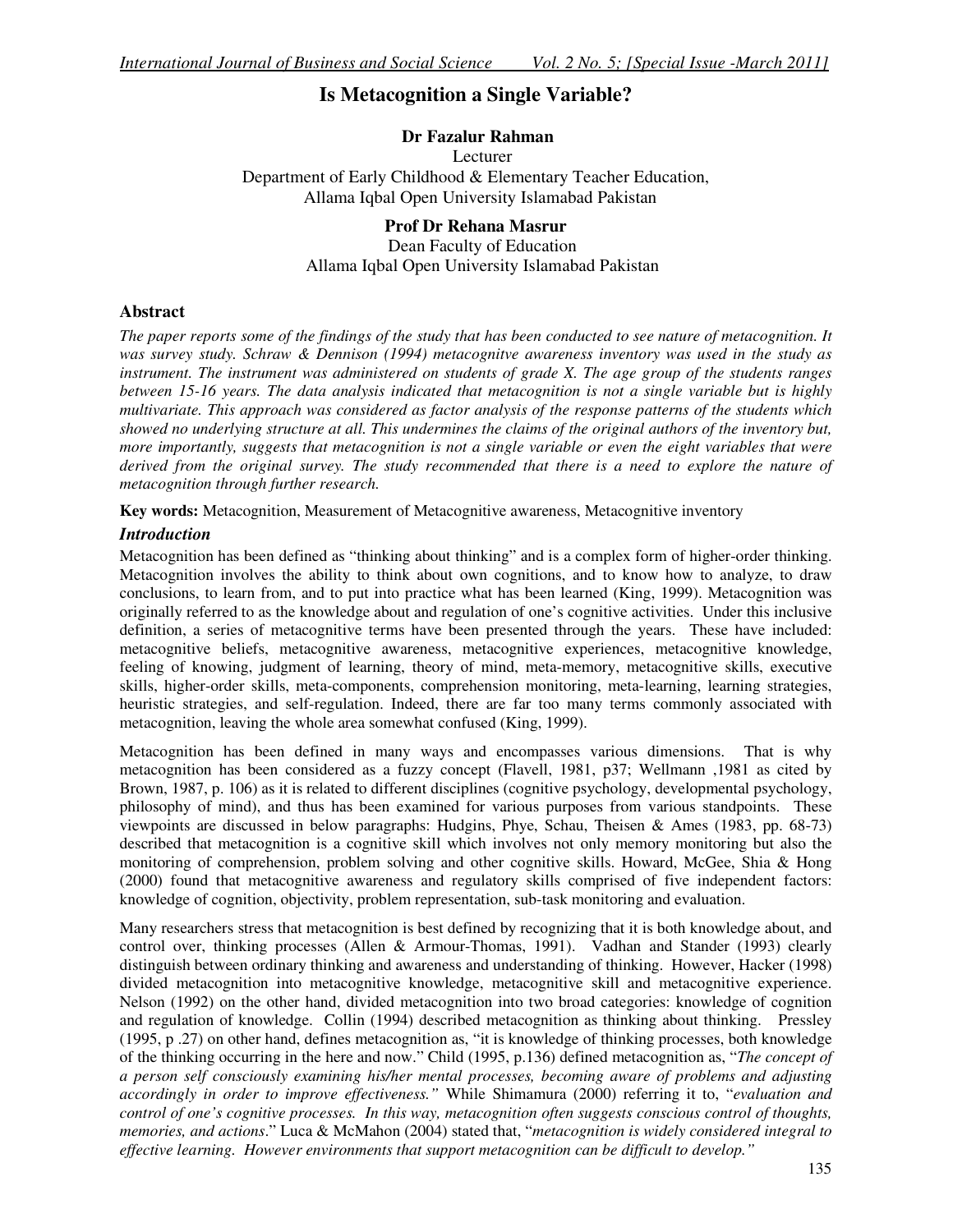Darling-Hammond *et al* (1998) identified two aspects of metacognition: reflection and self-regulation. Hunt and Ellis (2004, pp. 234-235) described that 'Meta' can refer to any aspect of cognition, such as metalanguage (cognition about language) and meta- comprehension (cognition about comprehension). They described three aspects of metacognition: knowledge, monitoring and control. Similarly, Ashman & Conway (1997, pp. 51-52) described a model of metacognition given by Borkowski (1989). The model consisted of three strategy components: general strategy knowledge (awareness of the importance of being strategic); specific strategy knowledge (organization, verbal elaboration); and relational strategy knowledge (based on shared properties). Similar to Flavell, Paris & Parecki (1993) divided metacognition into self-appraisal and self-management. Peters (2000) defined metacognition as quoted by Imel (2002, p.1): "*It refers to the ability of the learners to be aware of and monitor their learning processes."* Hartman (2001) underlined the following points of metacognition**:** 

- (a) Metacognition is thinking about thinking.
- (b) It enables awareness and control over how teachers think about teaching.
- (c) It enables them to self-regulate teaching activities with respect to students, goals and situation.
- (d) Some metacognition is domain-specific and some is domain-general
- (e) Two general types of metacognition are: executive management strategies that help to plan, monitor and evaluate/revise thinking processes and products, and strategic knowledge about information/strategies/ skills you have, when, why and how to use them.

On the other hand, Anderson's (2001) model of metacognition consists of four aspects:

- (a) Preparing and planning for effective learning
- (b) Evaluating strategy use and learning various strategies
- (c) Monitoring strategy use
- (d) Selecting and using particular strategies

It is evident that different fields and researchers have defined metacognition differently. Metacognition is the study of memory-monitoring and self-regulation, meta-reasoning, awareness and auto-consciousness. These capacities are used to regulate own cognition, to maximize thinking process and to evaluate ethical/moral rules. Although metacognition has been a part of discussion of educational psychologists for more than twenty years, but a clear definition of metacognition, is still not agreed upon. However, researchers agreed to divide it into two constructs: metacognitive knowledge and metacognitive control and regulation.

### *Research of Metacognition*

Research on metacognition started in the early 1960s. Two renowned psychologists, Hart (1965) and Flavell (1979), have presented two parallel theories. To some extent, these two approaches have remained largely separate. Recently, however, attempts were made to bring these two tracks in metacognition closer together. Each track has something to add to the advancement toward an applied metacognition (Timothy; Bennett & Schwartz, (2002). Hart (1965, 1967) was interested in the accuracy of judgments people made about memory. Hart assumed that adults have conscious experiences such as "*feelings of knowing*". What was important to discover was whether they were valid predictors of behavior? He devised a paradigm, dubbed the RJR procedure, to test meta-memory judgments. Firstly, he gave people a recall test (R) related to newly learned information. If the participant was unsuccessful at recall, the participant was asked to make a feeling-ofknowing judgment (J), predicting the answer would be recognized in a multiple-choice format. In Hart's (1965) first study, participants simply indicated yes – they had a feeling of knowing – or no – they did not. In the second experiment, Hart (1965) used a six-point scale for feeling of knowing with points 1–3 corresponding to feeling of knowing, and 4–6 corresponding to feeling of not knowing (Timothy, Bennett & Schwartz, 2002).

Subsequent studies introduced more conventional Likert-scale measurements (Nelson, 1988). Finally, the participant received the recognition test (R). Hart (1965) showed that feeling-of-knowing judgments indeed predicted the likelihood of correct recognition for general knowledge materials; an observation replicated many times (Nelson, 1988; Schwartz, 1994). Hart (1967) later extended this technique to episodic memory. The RJR technique mostly lay dormant until the 1980s when it was revised by Thomas Nelson and his colleagues (Timothy, Bennett & Schwartz, 2002). On the other hand, develop-mentalists were also interested in metacognition but chose a different way of investigation. Flavell (1979) was interested in finding out if the improvement in children's memory abilities was a function of greater conscious understanding of the rules that govern memory and cognition (Timothy, Bennett & Schwartz, 2002). Thus, his studies trace the development of metacognitive thinking. Unfortunately, not yet fully armed with the ideas of monitoring and control (Nelson and Narens, 1990), Flavell's research agenda did not show any strong correlations between metacognitive thinking and improvements in memory.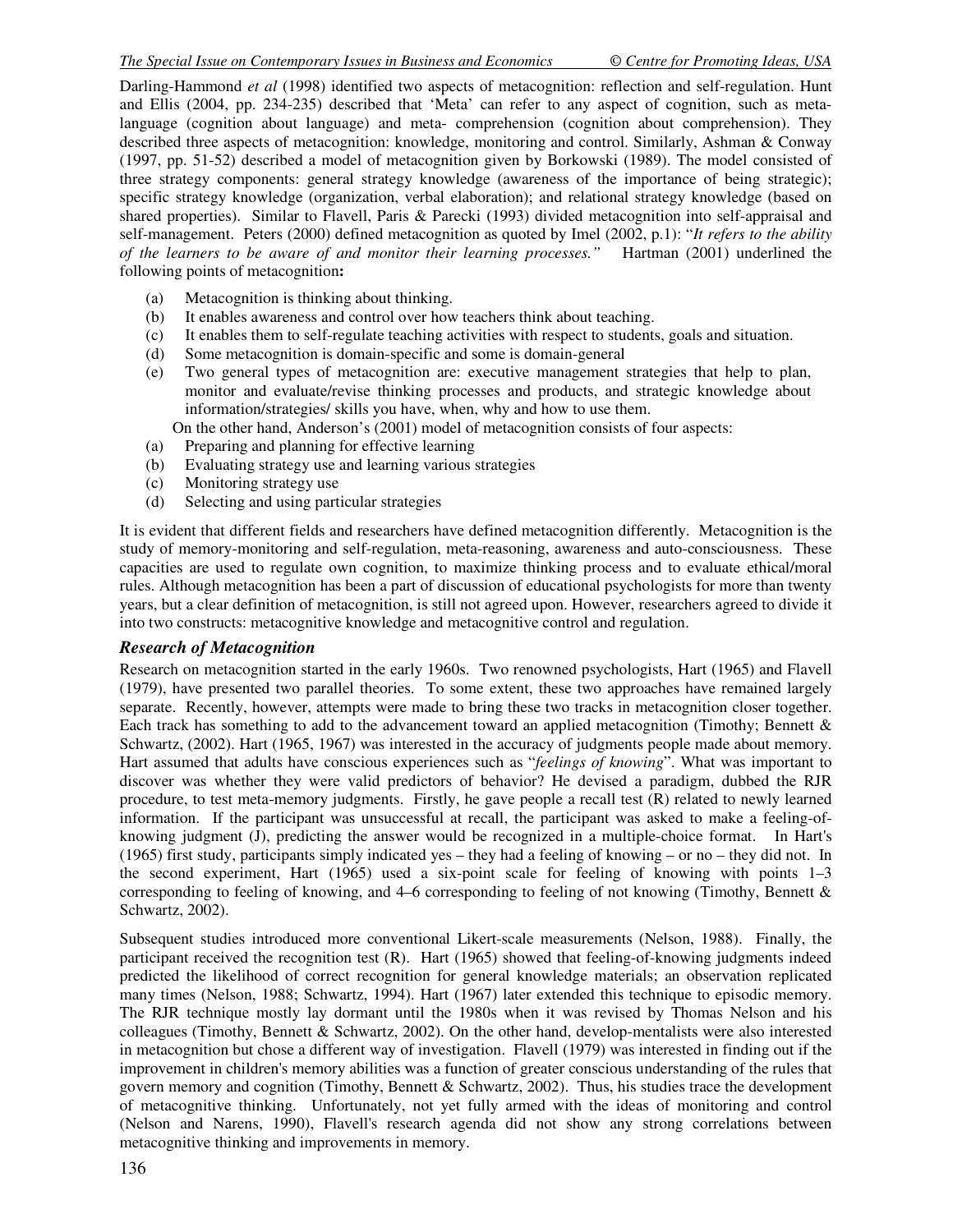*International Journal of Business and Social Science Vol. 2 No. 5; [Special Issue -March 2011]* Nonetheless, Flavell's approach has had a strong influence on the development of meta-memory in a number of domains (Timothy; Bennett & Schwartz, 2002). In recent years, there has been a union of the two "schools" of metacognition. Developmentalists have begun to use the tools developed by Hart, Nelson, and others to investigate the questions that Flavell originally tried to answer. This interaction has led to new understanding of how metacognition develops in children (Timothy; Bennett & Schwartz, 2002). Metacognition received a major support from "everyday memory" movement (e.g. Neisser, 1978). Early pioneers in the everyday memory movement studied meta-memory phenomena, particularly the feeling of knowing. Since 2002, metacognition has emerged as an important sub-field of cognitive psychology. Emergence of metacognition into the mainstream reflects the greater focus of cognitive psychologists on the experiential aspects of memory (Tulving, 1985 as quoted by Timothy, Bennett & Schwartz, 2002).

Now a new category of metacognitive research has appeared which advocated not only theoretical aspects of metacognition but it equally focuses on its educational application. Researchers moved their interest from the theoretical to the practical, from the laboratory to the classroom. For example, Borkowski and Muthukrishna (1992) stated that, "*metacognitive theory has considerable potential for aiding teachers as they try to create classroom environments that focus on strategic learning that is both flexible and creative*".

It may be summed that the development of new approach in research on metacognition highlighted its importance in the educational process. However, the researches indicated that measurement of metacognition is not an easy task as mentioned in the following discussion:

#### *Measurement of Metacognition*

One of the basic problems of the study in the field of metacognition is to develop and use valid tasks for measuring metacognitive ability. Although several methods of measuring metacognition are used, however each method has advantages and limitations. For example, one of a very popular approach for assessing both metacognitive knowledge and control is to ask students directly about what they learn (Panaoura, 2004). Various problems were identified with the measurement of metacognition. Today, the methods for measuring metacognition still have some serious problems of reliability and validity. Referring to the measurement problem and solutions, Schraw and colleagues (2000, pp.297-322) suggested to:

- i. Take observations of metacognitive abilities, to obtain information about strategies, metacognition and motivation in academic tasks.
- ii. Select proper cognitive tasks for emergence of metacognitive abilities. Use an instrument that measures metacognition with psychometric properties on various populations.
- iii. Use a variety of qualitative and quantitative methods with each student.

According to Collins et al (2004) the commonly used measures include self-talk, self-report, and questionnaires. However, these measures often lack reliability (Brown, 1987) and therefore complicate interpretation of findings. Similarly questionnaires also have limitations. When answering questionnaires about imaginary problem-solving situations, readers may fail to show it in real problem-solving situations relevant (Whitehead, cited in Palincsar & Brown, 1989).

The questions used to elicit self-talk, self-reports, and questionnaires also have measurement inconsistencies. General questions are slightly explained responses closely linked to the cognitive processes (Ericsson  $\&$ Simon, cited in Brown, 1987). Therefore to provide valid information, questions should be specific to the task. For example, more valid information can be obtained by presenting students with actual passages containing main ideas and asking them to identify main ideas. Interactions between context and a student's previous training also confuse the measurement of metacognition. Individuals do not show the same metacognitive skill in every situation (Meltzer, 1993). Performance on metacognitive tools depends upon the complexity of the task and may be greatly influenced by a student's prior experience with the task and familiarity with the task (Torgesen, 1994). It is therefore important to look into measures, tasks, and familiarity of information before making research conclusions. Van Zile Tamsen (1996) discussed the following assessment issues in the measurement of metacognition:

i. Behavioral rules are seldom useful as metacognitive activity occurs in the mind and may not involve observable behavior.

ii. Self report inventories are used to measure metacognitive activity (e.g; Pintrich, Smith, Garcia; & Mc Keachie, 1991), although such inventories are easy to administer and analyze; they are limited in a number of ways:

- a. Students may support items they understand to be desirable, regardless of whether they actually engage in the cognitive activity.
- b. Different students may interpret the items differently, making comparison difficult.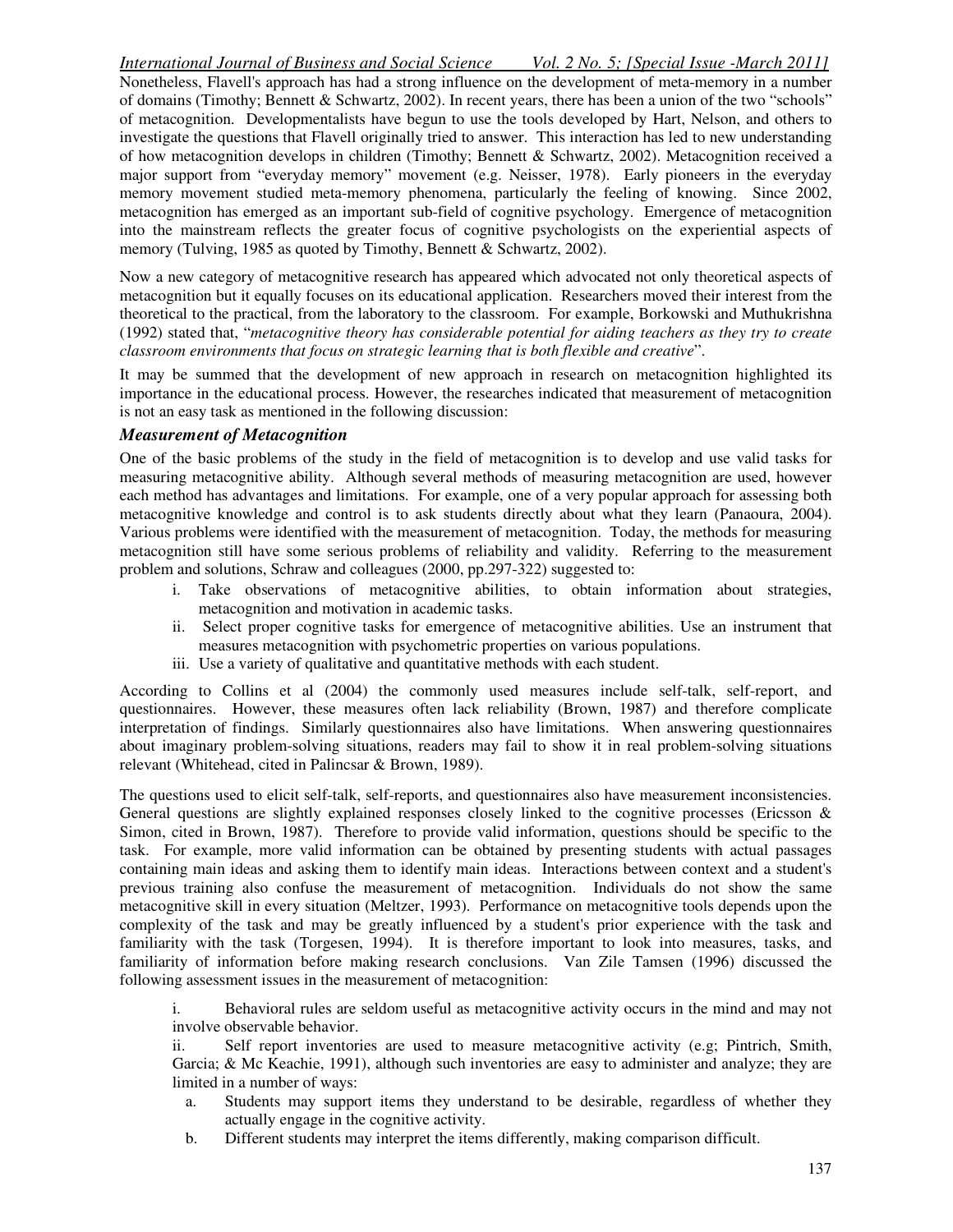- c. Students may engage in metacognitive activities other than reported in the inventory; therefore the understanding of metacognitive processes is limited to activities represented on the inventory.
- iii. Interviews and verbal reports are more popular methods of assessing metacognitive activity. Although such assessment tools overcome the difficulties presented by the inventory, there is still the concern that participants may not be aware of their mental processing, and/or may not be able to express these processes to the researcher. In addition, expression may impede with the processing.

In summary, the points of difference in definition, theory, and measurement with respect to metacognition research suggest care in interpreting findings of the study. New fields of research study such as metacognition also hold great opportunity for misinterpretation and over generalization. Therefore, components and measures of metacognitive studies require close analysis before making conclusions regarding implications for different people.

### *Method of the Study*

It was survey study. Two hundred students of grade X participated in the study. The age group of the students ranges between 15-16 years. Male and female students equally participated in the sample. Schraw and Dennison (1994) Inventory was used as instrument in the study because it is claimed to be a reliable and valid instrument. The inventory represents two factors of metacognition, i.e. knowledge of cognition and regulation of cognition. Knowledge of cognition or metacognitive knowledge refers to knowledge about yourself and about learning strategies as well as knowledge about when, why and how to use these strategies. Within the knowledge component were statements of declarative knowledge (knowledge about self and strategies), procedural knowledge (knowledge about strategy use), and conditional knowledge (when and why to use strategies).

The regulation of cognition refers to the control aspect of learning such as planning (goal setting), management strategies (organizing), comprehension monitoring, debugging strategies and evaluation (analysis of performance and strategy effectiveness). The inventory consisted of 52 items representing these components. First in a meeting with school science teachers, the objectives of the study and application procedure was discussed. The directions were administered in oral format by the researcher. The researcher personally administered the instrument to the students. Before giving instruments, a brief introduction about the research was provided to the respondents. The respondents were asked to read the statements carefully and indicate their response by tick marking the appropriate box. They were told that there are no right and wrong answers to the statement in the inventory. They were further asked to rate themselves on use of metacognition as accurately and honestly as they could. Average completion time for the inventory was fifteen minutes.

### *Data Analysis*

The traditional way in psychology to assess attitudes often involves the gathering of a very large number of questions, pre-testing them in various ways and selecting a few for which there is clear evidence that they are measuring the same underlying variable. The problem is that attitudes are usually very multi-variable in nature, a point noted by Gardner (1995, 1996). It is assumed that, if inter-item correlations are reasonably high, then the questions are measuring similar things. However, inter-question correlation can be very misleading in this regard as correlation does not guarantee this at all. First of all, there is a need with the 52 questions in this survey to explore whether they are measuring one variable or, indeed, the eight variables as suggested. This is easily checked using factor analysis by loading each question separately. Factor analysis looks at the patterns of correlations between measurements and explores whether there are any underlying factors which can explain these patterns. Factor analysis cannot say what the underlying factors are. It can only identify their presence and their number.

SPSS was used and principal components analysis using varimax rotation was applied. In this, the factors are known as 'components'. The statistical analysis seeks to impose a set of multi-dimensional coordinate axes onto the data in order to minimize and maximize the angles between the measurements made by each of the 52 questions with the axes. The cosine of the angle is shown as a loading and this can be seen as the correlation coefficient between the component and what the question is measuring. Because this works in hyperspace, it is impossible to draw but Reid (2006) offers some background to the nature of correlation. More details about factor analysis were given in the table 1. For data for the sample (N=200) were analyzed using the principal components method of factor analysis. Using varimax rotation, 19 factors were found with Eigen values above 1 and these accounted for 70% of the variance. However, the inventory should have come up with 8 factors. A factor analysis was re-run, setting the number of factors as eight. This only accounted for 42% of the variance, which is far too low.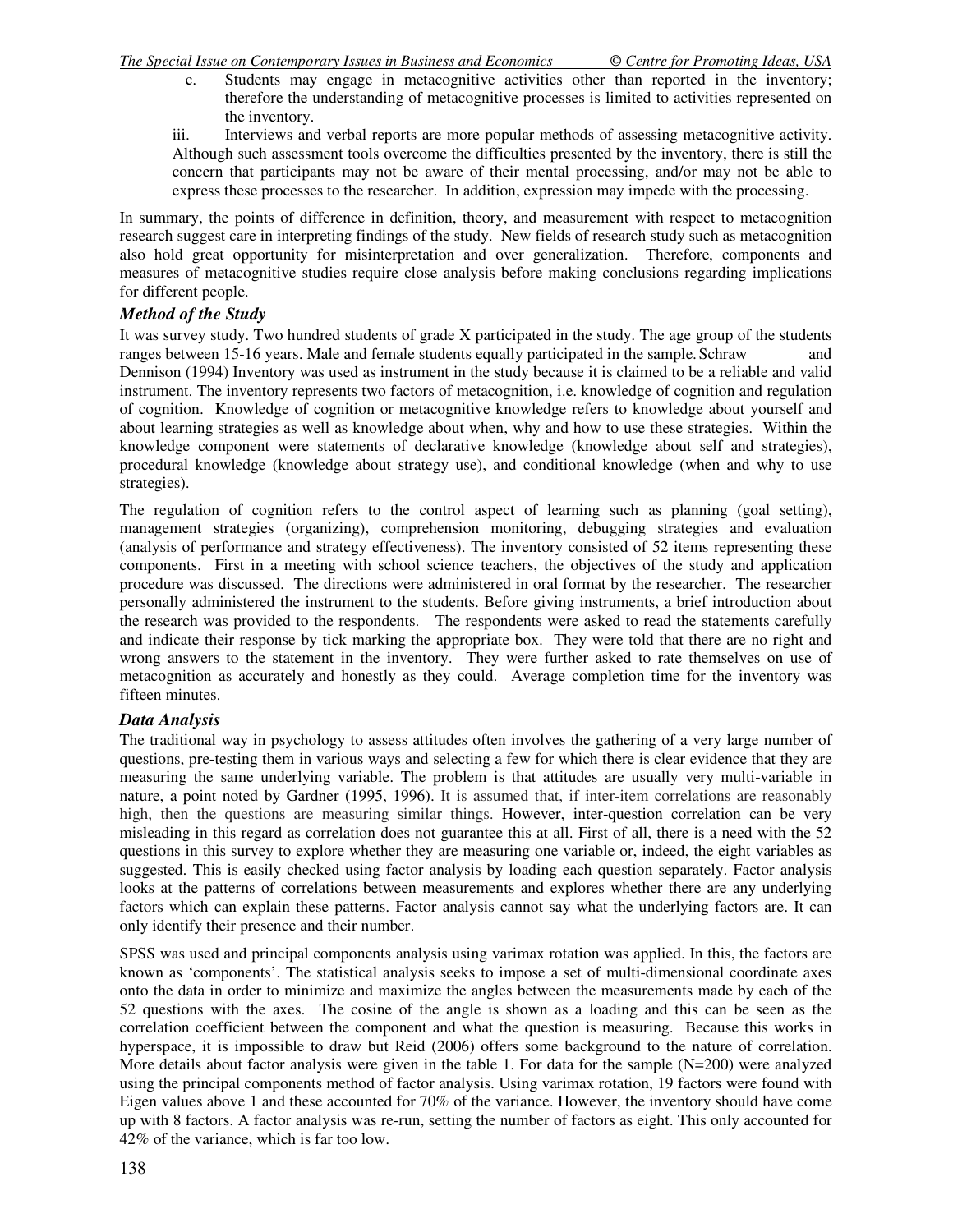*International Journal of Business and Social Science Vol. 2 No. 5; [Special Issue -March 2011]* The loadings are shown in annexure. Ideally, loadings should be very high or very low. If there is an underlying structure, then every question should load onto at least one factor very strongly (with a high loading). In this study, only loadings above 0.6 are shown. This is not a very strict condition at all in that the angle between what the question is measuring and what the factor (or component) is still large (the angle whose cosine is  $0.6$  is about  $53^{\circ}$ ). Even with this non-rigorous limit, there is no clear pattern in the loadings and many questions simply do not load at all. Table 1 show the loadings of the whole set of questions on to the eight components. Each component represents one underlying factor which accounts for the correlation pattern. It can be seen that many questions do not load onto any of the components. What should have happened is that all the questions in one area will load highly onto one component and not onto any other component.

In fact, the loadings do *not* relate in any way to the supposed eight areas in the original survey. In the eight (evaluation), there is some consistency of loading for 2, 3 and 4 questions.Thus, the outcomes from the principal components analysis do not support the coherency of the eight groups in any way, other than the evaluation group of questions. Thus, there is no underlying structure at all as indicated in the Table. However, the average age of the students was about 15-16 year and, at this age, they are much less accurately selfaware, often seeing themselves as they would like to be rather than as they really are. Clearly, the lower level of accurate self-awareness of students has made the data less precise (see Hindal, 2007).

#### *Conclusion*

It may be concluded that there is no underlying structure at all. Indeed, the eight component analyses give inconsistent results, suggesting that students may be responding in a way which sees the questions differently; although part of the difference might be explain by the fact that some of the questions are different. In the original study (Schraw & Dennison, 1994), it was proposed that there were eight areas:

(1) Procedural knowledge PK (2) Declarative knowledge DK (3) Conditional knowledge CK (4) Planning PL<br>(5) Management strategies MS (5) Management strategies (6) Comprehension monitoring CM (7) Debugging Strategies DS (8) Evaluation EV

If this was, indeed, the correct underlying structure of variables being tested, then the factor analyses would have come up with eight factors, accounting for at least 70% of the variance and every question would have loaded strongly (preferably much better than 0.6) with one factor. It is now absolutely clear that the allocation of the questions to these eight areas is not supported. It is more likely that each of these supposed areas is, in fact, multi-dimensional. This casts serious doubt on the procedure commonly used where responses to the questions are coded and added. It is not valid to add things which are NOT the same. The only legitimate way to move forward is to analyze each question on its own.

### *Discussion*

The present study has explored to examine the nature of metacognition. The study used Schraw & Dennison, (1994) metacognitve inventory for this purpose. In the data analysis, the assumption that all the 52 questions were measuring one latent construct was challenged on the basis of evidence from factor analysis and each question was then analyzed separately. The data analysis indicated that metacognition is not a single variable but is highly multivariate. This approach was considered as factor analysis of the response patterns of the students which showed no underlying structure at all. This undermines the claims of the original authors of the inventory but, more importantly, suggests that metacognition is not a single variable or even the eight variables which were derived from the original survey.

This study has revealed the very complex nature of metacognition. The literature has often presented metacognition in overly precise terms and this study offers a welcome antidote to such spurious simplicity. It is difficult to argue that metacognition is a key element in generating greater student success. However, it is obvious that thinking about thinking is a useful skill in its own right and its development as an integral part of the whole process of learning may be very important. This study has offered some insights, guidelines and caveats for that future research. Perhaps the most important finding is that metacognition is not a single variable nor even a simply collation of a small number of variables. There is a need to explore the nature of metacognition much further. Using factor analysis and a re-designed survey, the aim would be to examine the nature of metacognition much further and to seek to describe operationally any key factors within the concept.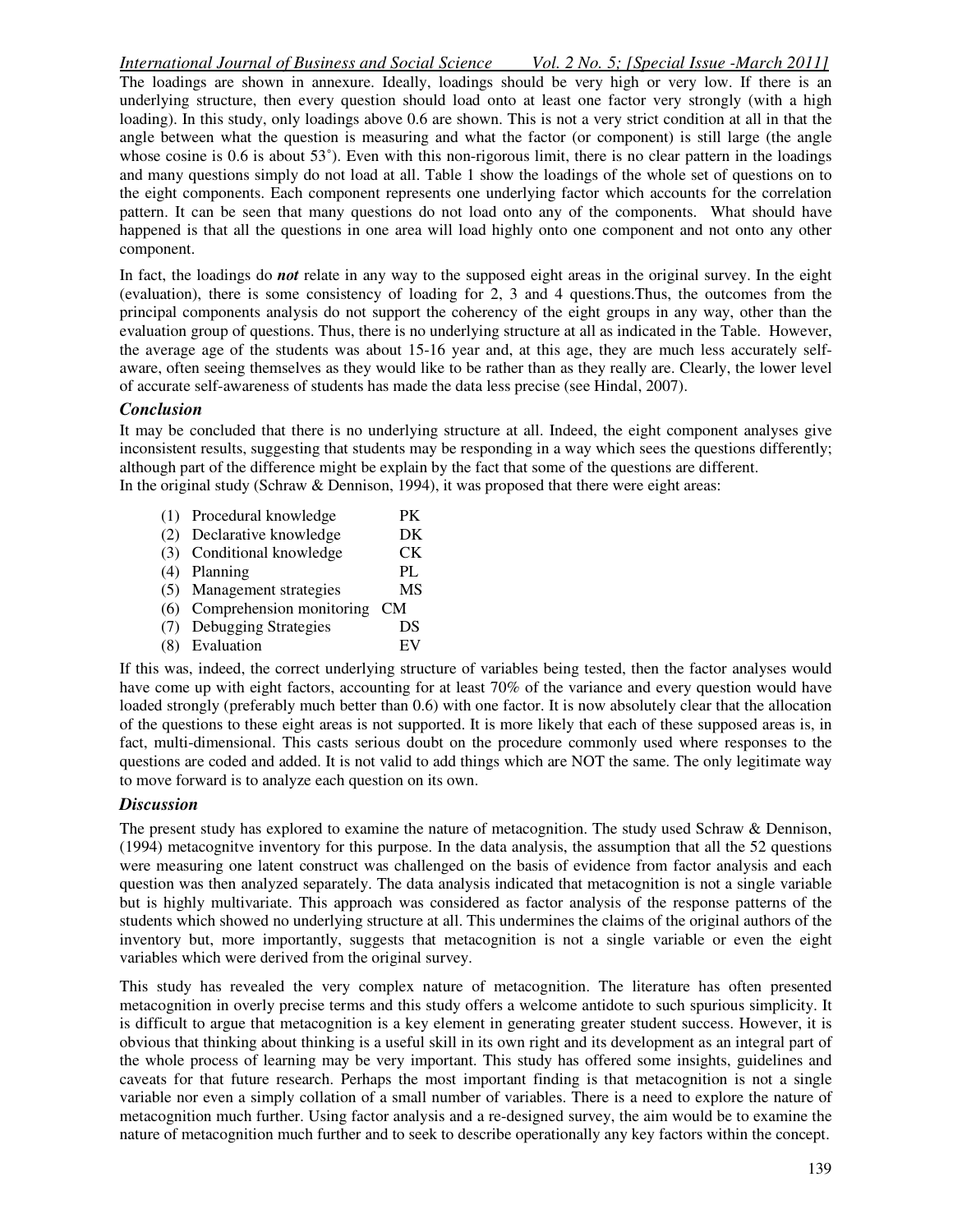- Anderson, M; & Oates, T. (2005). *Metacognition in computation.* A paper presented at 2005 AAAI spring symposium.USA:
- Anderson, N. J. (2002). *The role of metacognition in second language teaching and learning.* ERIC digest No ED463659. Retrieved on July 25,2006 from www.eric.ed.gov
- Ashman, A.F & Conway, R.N.F. (1997). *An introduction to cognitive education. Theory and application.* London: Rutledge.
- Brown, A. (1987). *Metacognition, executive control, self regulation and other more mysterious mechanisms.* In F. weinert & R. Kluwe (Eds) Metacognition, Motivation and Understanding. Hillsdale, NY: Erlbaum.
- Collins, N. (1994). *Metacognition and reading to learn*. ERIC Digest No ED376427. Retrieved on September 24, 2006, from http://128.104.40.21//step/kw/TheoreticalPerspectives/CognitiveTheory/Metacognition
- Child, D. (1995). *Psychology and the teacher.* (5<sup>th</sup>ed). New York: Holt, Rinehart & Winston.
- Collins, V. L: Dickson, S,V; Simmons, D. C; & Kameenui, E. J. (2004). *Metacognition and its relation to reading comprehension: A synthesis of the research.* USA: US office of special education program. Retrieved on December 19,2006 from http://www.metacogsyn.html
- Darling-Hammond, L; Austin, K; Cheung, M; & Martin, D. (2003*). Thinking about thinking: metacognition.* Stanford University School of Education.Stanford:
- Flavell, J. H; Miller, P. H; & Miller, S. A. (1993). *Cognitive development*.(3<sup>rd</sup> ed). Englewood cliffs, NJ: Prentice hall.
- Gardner, P. L. (1995) Measuring attitudes to science: unidimensionality and internal consistency revisited, *Research in Science Education,* 25(3), 283–289.
- Gardner, P. L. (1996) The dimensionality of attitude scales, *International Journal of Science Educatiion,*  18(8), 913–919.
- Hacker, D. J. (1998). *Definitions and empirical foundation*. In D. Hacker; J. Dunlosky; & A. Graesser (Eds). Metacognition in Educational Theory and Practice. Mahwah, NY: Erlbaum.
- Hartman, H. E. (2001). *Metacognition in learning and instruction: Theory, research and practice.* Netherland: Kluwer Academic.
- Howard, B. C; Mc Gee, S; Shia, R & Hong, N. S.(April 2000). *Metacognitive self regulation and problem solving: Expanding the theory base through factor analysis.* Paper presented at the annual meeting of the American Research Association, New Orleans; LA:
- Hudgins, B. B; Phye, G. D; Schau, C. G; Theisen,G.L; Ames, C; & Ames, R. (1983). *Educational psychology*. Illinois: F.E. Peacock.
- Hunt, R. R.& Ellis, H. C. (2004). *Fundamentals of cognitive psychology*. (7<sup>th</sup> ed). New York: Steve Rutter.
- Imel, S. (2002). *Metacognitive skills for adult learning*. In Trends and Issues Alert No 39.US: ERIC Document.Retrieved on March 13,2006 from www.eric.edu.com
- King, K. (1999). *Metacognition in the composition classroom*. Idaho State University. Idaho:
- Luca, J. & McMahon, M. (2004). *Promoting metacognition through negotiated assessment.* In R. Atkinson, C. McBeath, D. Jonas-Dwyer & R. Phillips (Eds), Beyond the Comfort Zone: Proceedings of the 21st ASCILITE Conference (pp. 562-570). Perth, 5-8 December,2004.
- Nelson, T.O & Narens, L (1992). *Meta-memory: A theoretical framework and new findings.* New York: Academic.
- Palinesar, A.S; & Brown, A. L. (1989). *Instruction for self regulated reading*. In L. B. Resnick and L.E; Klopfer, (Eds); Towards the Thinking Curriculum: Current Cognitive Research. Alexandria, V. A: Association For Supervision And Curriculum Development Yearbook.
- Panaoura, A. (2004). *Young pupils' metacognitive ability in maths*. (Master's thesis, Department of Education, University of Cyprus). Cyprus:
- Pressley, M & Mc Cormick, C. (1995). *Advanced educational psychology for educator, researchers and policymakers.* New York: Harper Collins.
- Reid,N. (2006). Thoughts on attitude measurement. In Research in science & Technological education , Vol 24, No 1 , pp.3-27.
- Schraw, G. (2000). *Assessing metacognition: Implivstiond of the boros symposium.* In G. Schraw and J. Impara (Eds). Issues in the Measurement of Metacognition. Lincoln, NB: University of Nebraska Press.
- Schraw, G; & Dennison, R. (1994). *Assessing metacognitive awareness. Contemporary Educational Psychology.19(4)*(pp460-475)
- Shimamura, A. P. (2000). *Toward a cognitive neuroscience of metacognition.* University of California. Available on line at http://www.ideallibrary.com Retrieved on October 17, 2006.